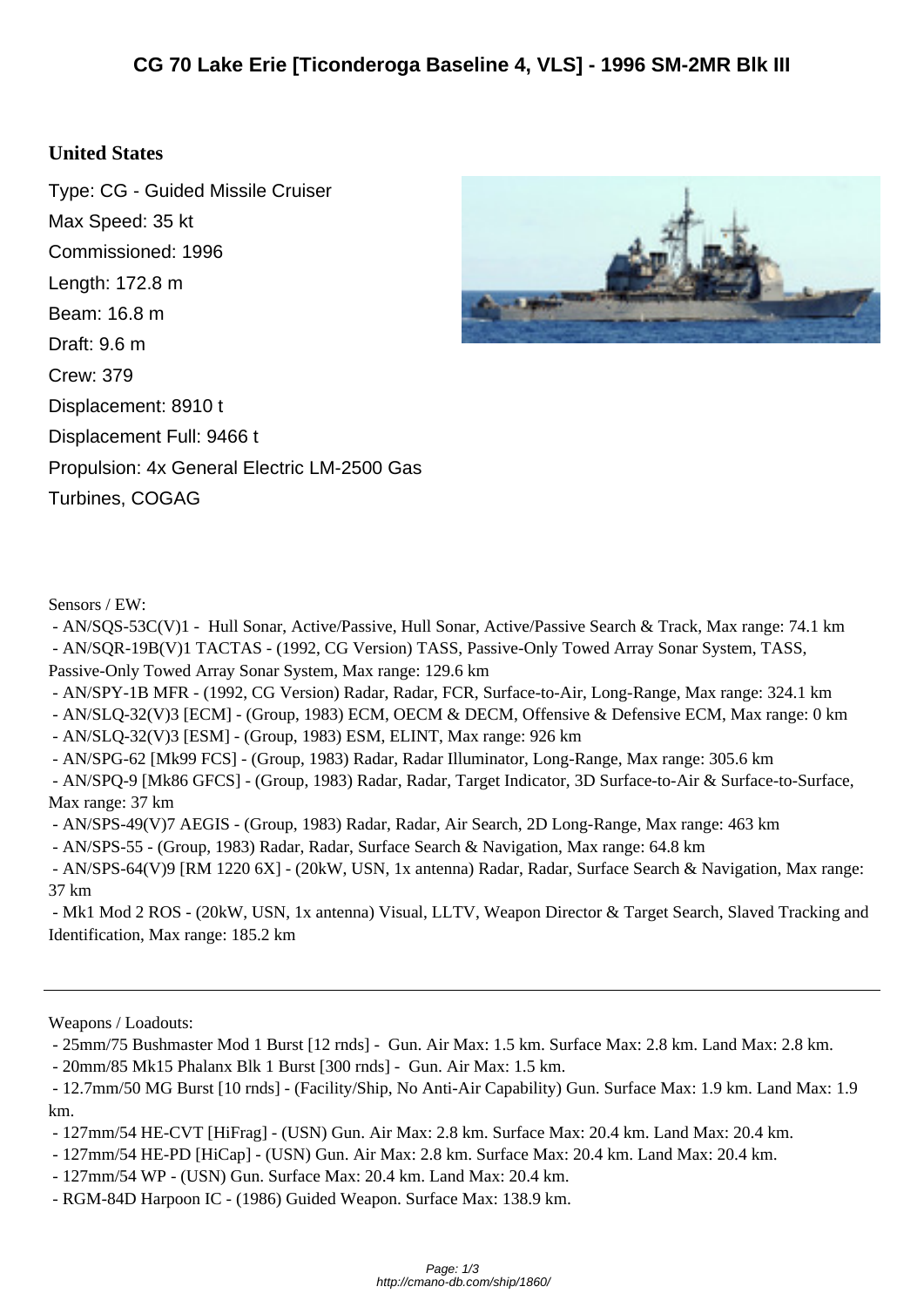- Mk216 Se[a Gnat Chaff \[Distraction\] \(1988\) Decoy \(Expendable\). Surface Max: 1.9 km.](http://cmano-db.com/ship/1860/)
- Mk214 Sea Gnat Chaff [Seduction] (1987) Decoy (Expendable). Surface Max: 1.9 km.
- Mk186 TORCH Flare [Seduction] (1979) Decoy (Expendable). Surface Max: 1.9 km.
- AN/SLQ-25 Nixie Decoy (Towed). Surface Max: 1.9 km.
- Mk50 Barracuda Mod 0 ALWT (1991) Torpedo. Subsurface Max: 7.4 km.
- Mk46 NEARTIP Mod 5 (1984) Torpedo. Subsurface Max: 7.4 km.
- RUM-139A VLA [Mk46 Mod 5] (1993) Guided Weapon. Subsurface Max: 16.7 km.
- RGM-109D Tomahawk Blk II TLAM-D (1989-1998) Guided Weapon. Land Max: 851.9 km.
- RGM-109C Tomahawk Blk II TLAM-C (1987-1998) Guided Weapon. Land Max: 1250.1 km.
- RIM-66H SM-2MR Blk II (1985, AEGIS VLS) Guided Weapon. Air Max: 92.6 km. Surface Max: 46.3 km.
- RGM-109D Tomahawk Blk III TLAM-D (1996) Guided Weapon. Land Max: 926 km.
- RGM-109C Tomahawk Blk III TLAM-C (1994) Guided Weapon. Land Max: 1852 km.
- RIM-66M-1 SM-2MR Blk III (1991, AEGIS VLS) Guided Weapon. Air Max: 92.6 km. Surface Max: 46.3 km.

 - RIM-174A ERAM SM-6 Blk IA - (2017, ABM, Anti-Surface) Guided Weapon. Air Max: 240.8 km. Surface Max: 240.8 km.

OVERVIEW: The Ticonderoga-class of guided-missile cruisers is a class of warships in the United States Navy, first ordered and authorized in the 1978 fiscal year. The class uses passive phased-array radar and was originally planned as a class of destroyers. However, the increased combat capability offered by the Aegis combat system and the AN/SPY-1 radar system was used to justify the change of the classification from DDG (guided missile destroyer) to CG (guided-missile cruiser) shortly before the keels were laid down for Ticonderoga and Yorktown.

Ticonderoga-class guided-missile cruisers are multi-role warships. Their Mk 41 VLS can launch Tomahawk cruise missiles to strike strategic or tactical targets, or fire long-range antiaircraft Standard Missiles for defense against aircraft or antiship missiles. Their LAMPS III helicopters and sonar systems allow them to perform antisubmarine missions. Ticonderoga-class ships are designed to be elements of carrier battle groups, amphibious assault groups, as well as performing missions such as interdiction or escort.

DETAILS: The Ticonderoga-class cruiser's design was based on that of the Spruance-class destroyer. The Ticonderoga class introduced a new generation of guided missile warships based on the AEGIS phased array radar that is capable of simultaneously scanning for threats, tracking targets, and guiding missiles to interception. When they were designed, they had the most powerful electronic warfare equipment in the U.S. Navy, as well as the most advanced underwater surveillance system. These ships were one of the first classes of warships to be built in modules, rather than being assembled from the bottom up.

In addition to the added radar capability, the Ticonderoga-class ships subsequently built after the USS Thomas S. Gates included two Mark 41 Vertical Launching Systems (VLS). The two VLS allow the ship to have 122 missile storage and launching tubes that can carry a wide variety of missiles, including the Tomahawk cruise missile, Standard surface-to-air missile, Evolved Sea Sparrow surface-to-air missile, and ASROC antisubmarine warfare (ASW) guided rockets. More importantly, the VLS enables all missiles to be on full stand-by at any given time, shortening the warship's response time before firing. The original five ships (Ticonderoga, Yorktown, Vincennes, Valley Forge, and Thomas S. Gates) had Mark 26 twin-arm launchers that limited their missile capacity to a total of 88 missiles, and that could not fire the Tomahawk missile. After the end of the Cold War, the lower capabilities of the original five warships limited them to duties close to the home waters of the United States. These ship's cluttered superstructure, inherited from the Spruance-class destroyers, required two of their external radar units to be mounted on a special pallet on the portside aft corner of the superstructure, with the other two mounted on the forward starboard corner. The later AEGIS warships, designed from-the-keel-up to carry the SPY-1 radars, have them all clustered together.